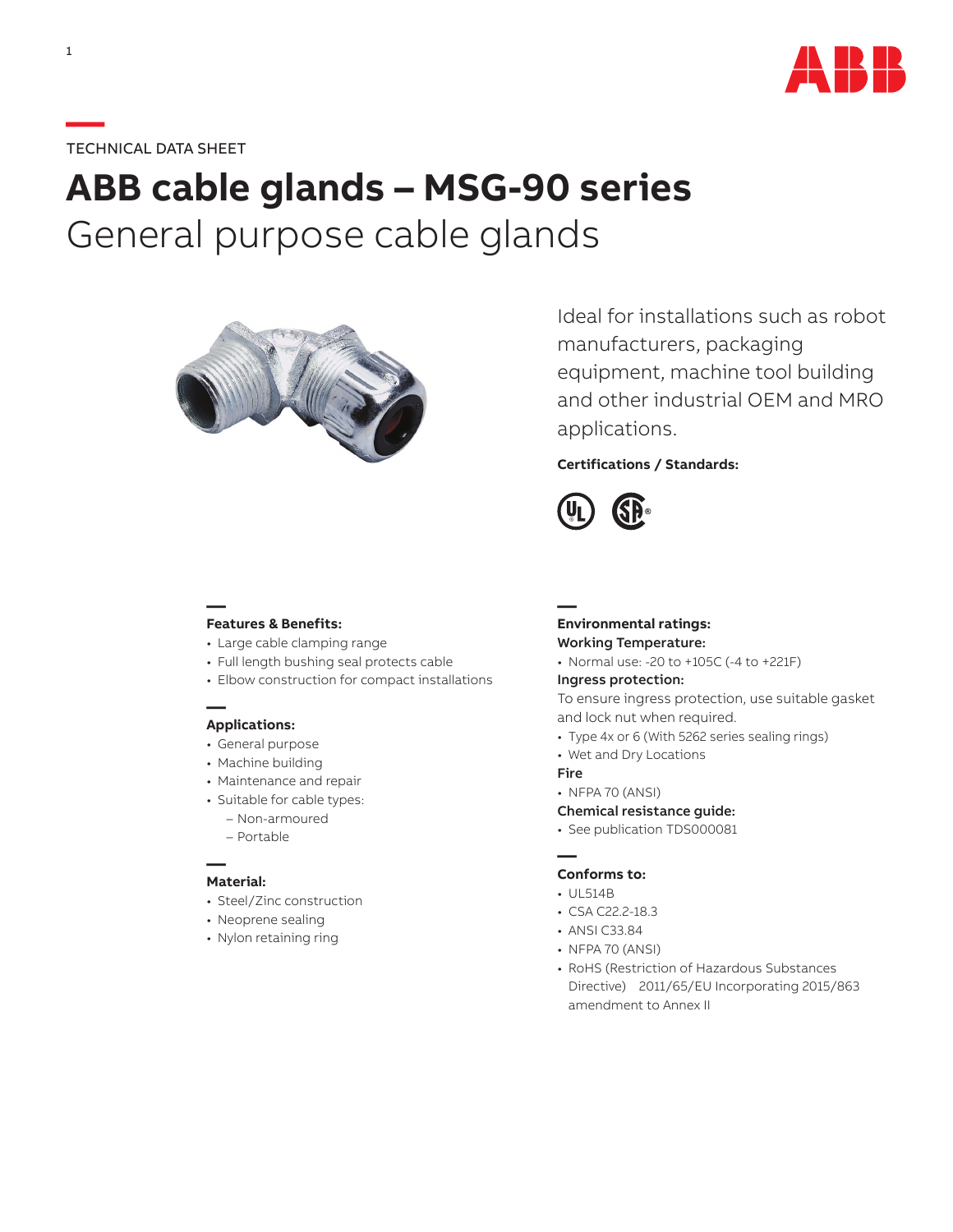

| <b>Product selection</b> |               |             |                     |         |         |                           |         |         |  |  |  |
|--------------------------|---------------|-------------|---------------------|---------|---------|---------------------------|---------|---------|--|--|--|
| Part no:                 | <b>Thread</b> | Cable range |                     |         |         | <b>Nominal dimensions</b> |         |         |  |  |  |
|                          | (NPT)         | Min         | Max                 | Α       | в       | c                         | W1      | W2      |  |  |  |
| 2267                     | 1/2           | 3.18        | 6.35                | 17.07   | 43.66   | 33.22                     | 26.19   | 26.19   |  |  |  |
|                          |               | (0.125)     | (0.250)             | (0.672) | (1.719) | (1.308)                   | (1.031) | (1.031) |  |  |  |
| 2268                     | 1/2           | 6.35        | 9.53                | 17.07   | 43.66   | 33.22                     | 26.19   | 26.19   |  |  |  |
|                          |               | (0.250)     | (0.375)             | (0.672) | (1.719) | (1.308)                   | (1.031) | (1.031) |  |  |  |
| 2269                     | 1/2           | 9.53        | 12.70               | 17.07   | 43.66   | 33.22                     | 26.19   | 26.19   |  |  |  |
|                          |               | (0.375)     | (0.500)             | (0.672) | (1.719) | (1.308)                   | (1.031) | (1.031) |  |  |  |
| 2270                     | 1/2           | 11.43       | 14.22               | 17.07   | 43.66   | 33.22                     | 26.19   | 26.19   |  |  |  |
|                          |               | (0.450)     | (0.560)             | (0.672) | (1.719) | (1.308)                   | (1.031) | (1.031) |  |  |  |
| 2250*                    | 1/2           | 12.70       | 15.88               | 19.84   | 42.88   | 39.70                     | 28.83   | 31.12   |  |  |  |
|                          |               | (0.500)     | (0.625)             | (0.781) | (1.688) | (1.563)                   | (1.135) | (1.225) |  |  |  |
| 2251 *                   | 1/2           | 15.88       | 19.05               | 19.84   | 42.88   | 39.70                     | 28.83   | 31.12   |  |  |  |
|                          |               | (0.625)     | (0.750)             | (0.781) | (1.688) | (1.563)                   | (1.135) | (1.225) |  |  |  |
| 2252                     | 3/4           | 3.18        | 6.35                | 17.27   | 44.45   | 38.38                     | 33.50   | 31.12   |  |  |  |
|                          |               | (0.125)     | (0.250)             | (0.680) | (1.750) | (1.511)                   | (1.319) | (1.225) |  |  |  |
| 2271                     | 3/4           | 6.35        | 9.53                | 17.27   | 41.28   | 38.38                     | 33.50   | 31.12   |  |  |  |
|                          |               | (0.250)     | (0.375)             | (0.680) | (1.625) | (1.511)                   | (1.319) | (1.225) |  |  |  |
| 2272                     | 3/4           | 9.53        | 12.70               | 17.27   | 41.28   | 38.38                     | 33.50   | 31.12   |  |  |  |
|                          |               | (0.375)     | (0.500)             | (0.680) | (1.625) | (1.511)                   | (1.319) | (1.225) |  |  |  |
| 2273                     | 3/4           | 12.70       | 15.88               | 17.27   | 41.28   | 38.38                     | 33.50   | 31.12   |  |  |  |
|                          |               | (0.500)     | (0.625)             | (0.680) | (1.625) | (1.511)                   | (1.319) | (1.225) |  |  |  |
| 2274 *                   | 3/4           | 15.75       | 19.05               | 17.27   | 41.28   | 38.38                     | 33.50   | 31.12   |  |  |  |
|                          |               | (0.620)     | (0.750)             | (0.680) | (1.625) | (1.511)                   | (1.319) | (1.225) |  |  |  |
| 2253 *                   | 3/4           | 19.05       | 22.35               | 15.09   | 50.01   | 37.97                     | 34.93   | 37.97   |  |  |  |
|                          |               | (0.750)     | (0.880)             | (0.594) | (1.969) | (1.495)                   | (1.375) | (1.495) |  |  |  |
| 2254                     | 1             | 9.53        | 12.70               | 19.84   | 50.80   | 39.70                     | 34.34   | 31.12   |  |  |  |
|                          |               | (0.375)     | (0.500)             | (0.781) | (2.000) | (1.563)                   | (1.352) | (1.225) |  |  |  |
| 2255                     | 1             | 12.70       | 15.88               | 19.84   | 50.80   | 39.70                     | 34.34   | 31.12   |  |  |  |
|                          |               | (0.500)     | (0.625)             | (0.781) | (2.000) | (1.563)                   | (1.352) | (1.225) |  |  |  |
| 2256 *                   | 1             | 15.88       | 19.05               | 19.84   | 50.80   | 39.70                     | 34.34   | 31.12   |  |  |  |
|                          |               | (0.625)     | (0.750)             | (0.781) | (2.000) | (1.563)                   | (1.352) | (1.225) |  |  |  |
| 2275                     | 1             | 19.05       | 22.23               | 20.65   | 50.80   | 39.70                     | 39.70   | 37.97   |  |  |  |
|                          |               | (0.750)     | (0.875)             | (0.813) | (2.000) | (1.563)                   | (1.563) | (1.495) |  |  |  |
| 2276                     | 1             | 22.23       | 25.02               | 20.65   | 50.80   | 39.70                     | 39.70   | 37.97   |  |  |  |
|                          |               |             | $(0.875)$ $(0.985)$ | (0.813) | (2.000) | (1.563)                   | (1.563) | (1.495) |  |  |  |
| 2257 *<br>2258 *         | 1             | 22.35       | 27.05               | 19.84   | 67.46   | 48.46                     | 34.37   | 48.46   |  |  |  |
|                          |               | (0.880)     | (1.065)             | (0.781) | (2.656) | (1.908)                   | (1.353) | (1.908) |  |  |  |
|                          | 1             | 27.05       | 30.61               | 19.84   | 67.46   | 48.46                     | 34.37   | 48.46   |  |  |  |
|                          |               | (1.065)     | (1.205)             | (0.781) | (2.656) | (1.908)                   | (1.353) | (1.908) |  |  |  |
| 2277                     | $1 - 1/4$     | 22.35       | 27.05               | 19.84   | 53.04   | 48.46                     | 34.37   | 48.46   |  |  |  |
|                          |               | (0.880)     | (1.065)             | (0.781) | (2.088) | (1.908)                   | (1.353) | (1.908) |  |  |  |
| 2278                     | $1 - 1/4$     | 27.05       | 30.61               | 19.84   | 53.04   | 48.46                     | 34.37   | 48.46   |  |  |  |
|                          |               | (1.065)     | (1.205)             | (0.781) | (2.088) | (1.908)                   | (1.353) | (1.908) |  |  |  |
| 2279 *                   | $1 - 1/4$     | 30.15       | 34.93               | 20.65   | 71.45   | 50.80                     | 50.80   | 48.46   |  |  |  |
|                          |               | (1.187)     | (1.375)             | (0.813) | (2.813) | (2.000)                   | (2.000) | (1.908) |  |  |  |
| 2280 *                   | $1 - 1/4$     | 34.93       | 37.72               | 20.65   | 71.45   | 54.58                     | 50.80   | 54.58   |  |  |  |
|                          |               | (1.375)     | (1.485)             | (0.813) | (2.813) | (2.149)                   | (2.000) | (2.149) |  |  |  |

\* Remove sufficient outer jacket of the cable joint to permit conductors to pass through fitting body<br>Fittings used in a trade size knockout requiring a Type 4x or 6 listing require a 5262 series sealing ring.<br>Dinensions f